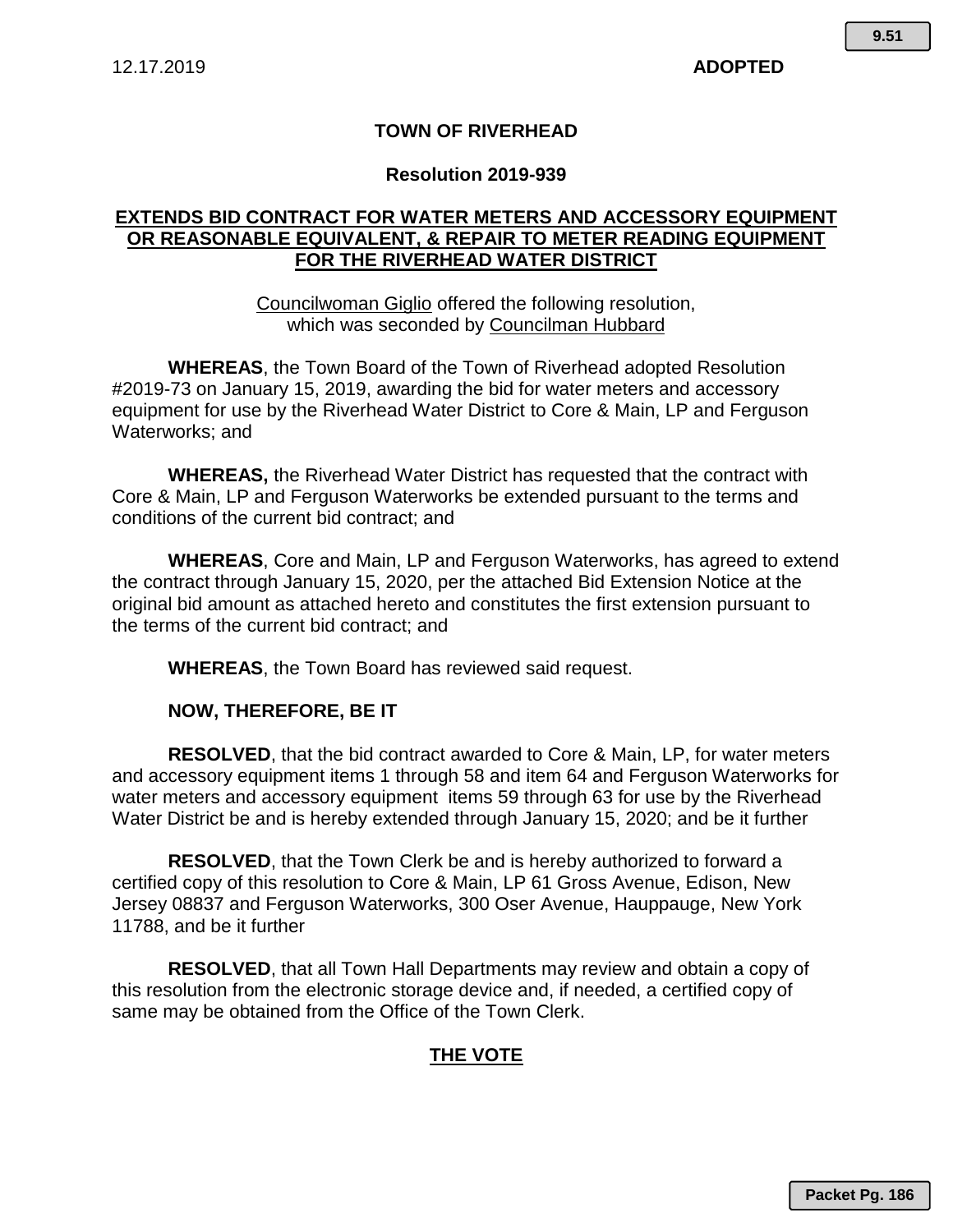| <b>RESULT:</b> | <b>ADOPTED [UNANIMOUS]</b>                |
|----------------|-------------------------------------------|
| <b>MOVER:</b>  | Jodi Giglio, Councilwoman                 |
|                | <b>SECONDER:</b> Tim Hubbard, Councilman  |
| AYES:          | Jens-Smith, Wooten, Giglio, Hubbard, Kent |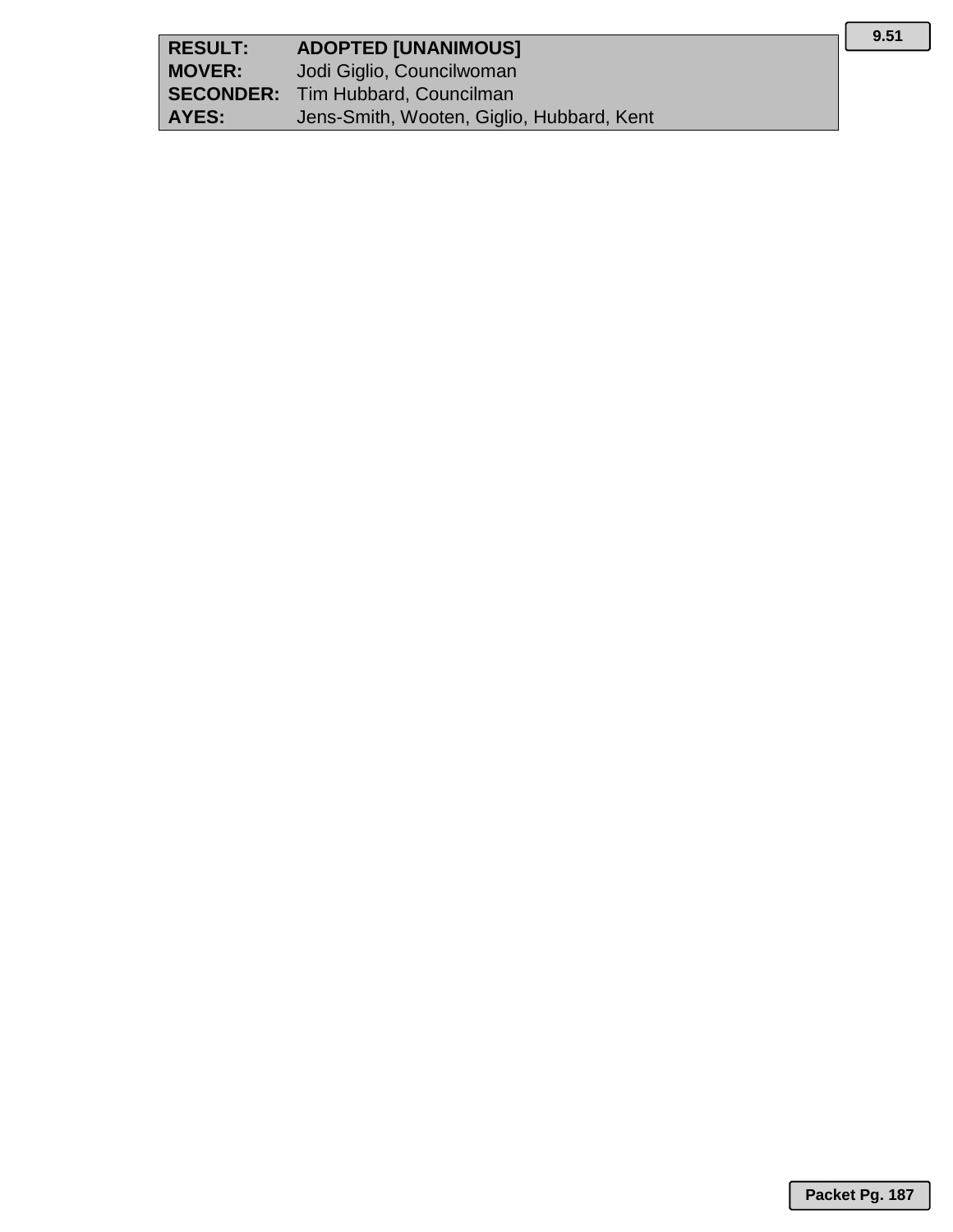# **FISCAL IMPACT STATEMENT OF PROPOSED RIVERHEAD TOWN BOARD LEGISLATION**

| Type of Legislation<br>Resolution<br>Α.<br>X<br>Local Law                                                                                                                                                                                                                         |                                    |                     |  |
|-----------------------------------------------------------------------------------------------------------------------------------------------------------------------------------------------------------------------------------------------------------------------------------|------------------------------------|---------------------|--|
| Title of Proposed Legislation: Extends bid for water meters and accessories or reasonable equivalent repair to meter reading<br>В.<br>equipment for the RWD                                                                                                                       |                                    |                     |  |
| Purpose of Proposed Legislation: bid extension<br>C.                                                                                                                                                                                                                              |                                    |                     |  |
| Will the Proposed Legislation Have a Fiscal Impact?<br>Yes X No<br>D.                                                                                                                                                                                                             |                                    |                     |  |
| If the answer to section D is "yes", select (a) or (b) below and initial or detail as applicable:<br>Е.                                                                                                                                                                           |                                    |                     |  |
| The fiscal impact can be absorbed by Town/department existing resources set forth in approved Town Annual Budget RH<br>(a)<br>(example:routine and budgeted procurement of goods/services)*if selecting E(a), please initial then skip items F,G and<br>complete H,I and J;<br>or |                                    |                     |  |
| The description/explanation of fiscal impact is set forth as follows:<br>(b)                                                                                                                                                                                                      |                                    |                     |  |
| If the answer to E required description/explanation of fiscal impact (E(b)), please describe total Financial Cost of Funding over<br>F.<br>5 Years                                                                                                                                |                                    |                     |  |
| <b>Proposed Source of Funding</b><br>G.<br>Appropriation Account to be Charged:                                                                                                                                                                                                   |                                    |                     |  |
| Grant or other Revenue Source:                                                                                                                                                                                                                                                    |                                    |                     |  |
| Appropriation Transfer (list account(s) and amount):                                                                                                                                                                                                                              |                                    |                     |  |
|                                                                                                                                                                                                                                                                                   |                                    |                     |  |
| H. Typed Name &<br>Title of                                                                                                                                                                                                                                                       | <b>Signature of Preparer</b><br>L. | J. Date<br>12/05/19 |  |
| Preparer: Robin                                                                                                                                                                                                                                                                   |                                    |                     |  |
| Halpin                                                                                                                                                                                                                                                                            |                                    |                     |  |
|                                                                                                                                                                                                                                                                                   | <b>Robin Halpin</b>                |                     |  |
| K. Accounting Staff                                                                                                                                                                                                                                                               | L. Signature of Accounting Staff   | M. Date             |  |
| Name & Title                                                                                                                                                                                                                                                                      |                                    |                     |  |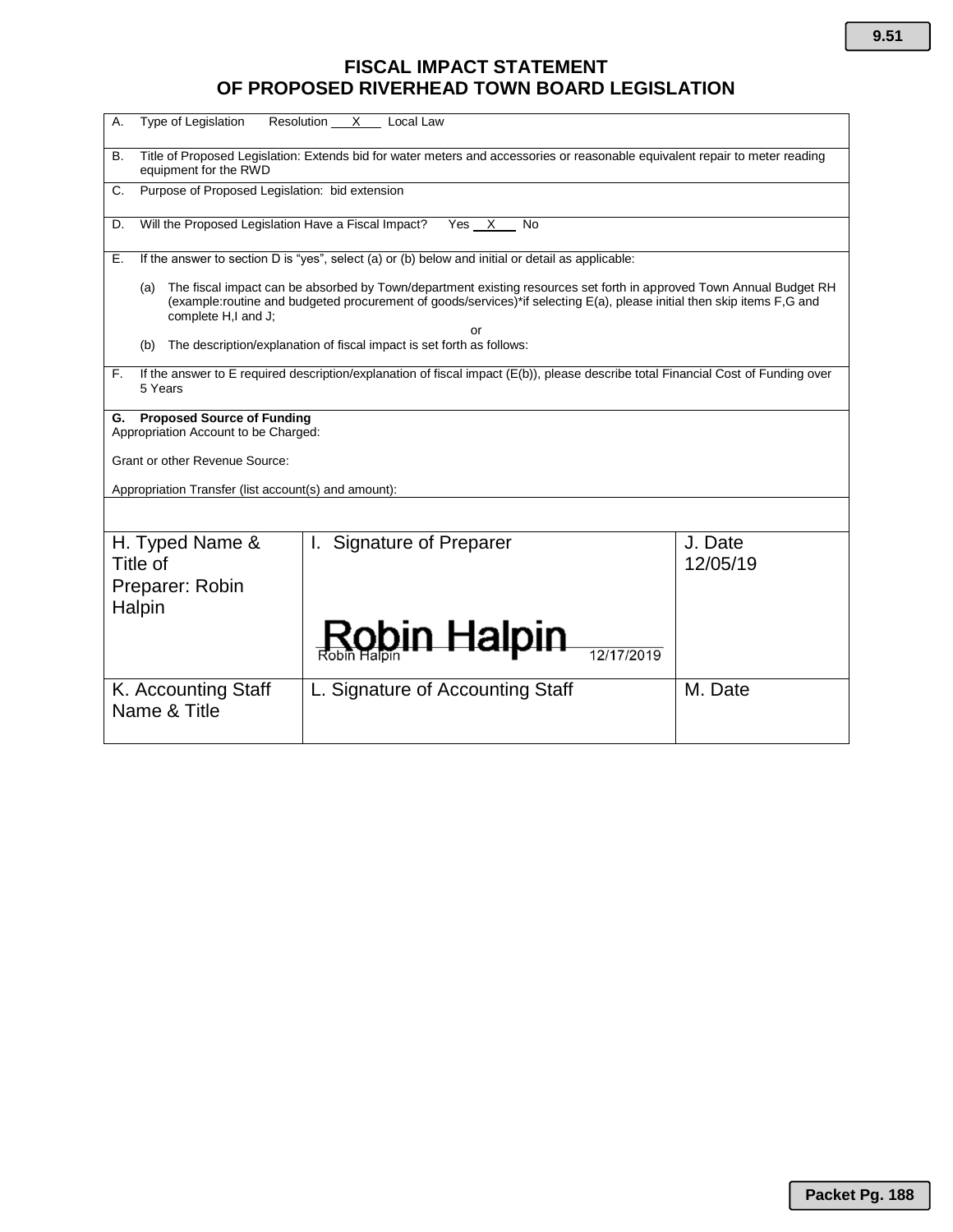

RWD Riverhead Water District

1035 Pulaski Street, Riverhead, New York 11901-3043 Phone: 631-727-3205 FAX: 631-369-4608

> Frank Mancini, Superintendent mancini@townofriverheadny.gov

## **Bid Extension Notice**

To: Fred Schwighardt, Core & Main

From: **Riverhead Water District** 

Date: December 3, 2019

Subject: Extension of Bid for Water Meters and Accessories

This letter is to inform you that our current bid contract with you for water meters and accessories, which was awarded to you under Resolution #2019-73 adopted January 15, 2019, will expire on January 15, 2020.

The Town of Riverhead would like to extend this contract for a period of one year until January 15,2020. This will be the first extension pursuant to the terms of the current bid contract.

If you agree to extend the current contract, please complete the bottom portion of this Bid Extension Notice and return it to us by FAX at 631-369-4608. If you feel you cannot extend the bid, please write "DECLINE TO EXTEND BID" across the extension notice.

**Authorized Signature** 

**Company Name** 

**Print Name**